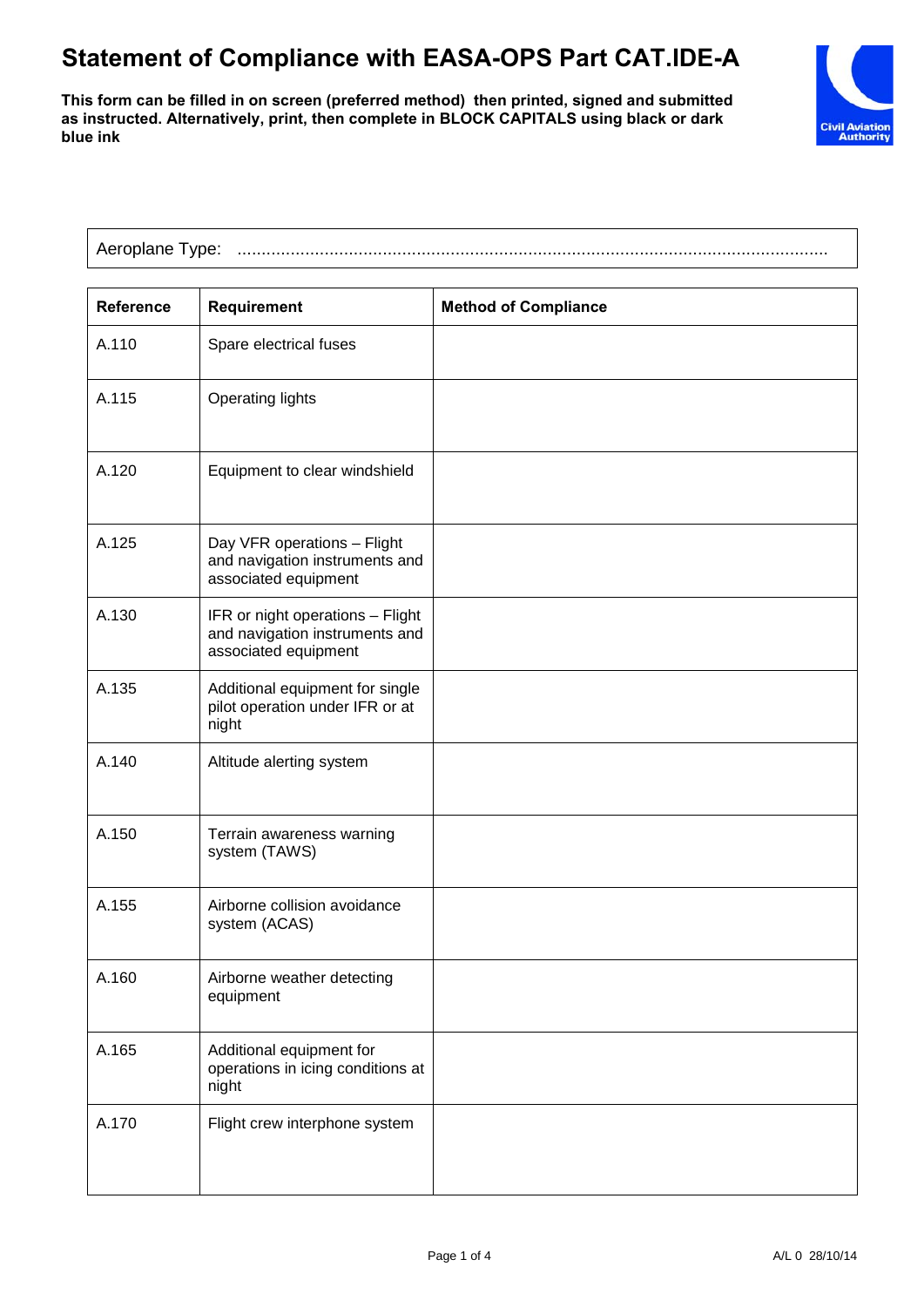| A.175 | Crew member interphone<br>system                                      |  |
|-------|-----------------------------------------------------------------------|--|
| A.180 | Public address system                                                 |  |
| A.185 | Cockpit voice recorder                                                |  |
| A.190 | Flight data recorder                                                  |  |
| A.195 | Data link recording                                                   |  |
| A.200 | Combination recorder                                                  |  |
| A.205 | Seats, seat safety belts,<br>harnesses and child restraint<br>devices |  |
| A.210 | Fasten seat belt and no<br>smoking signs                              |  |
| A.215 | Internal doors and curtains                                           |  |
| A.220 | First-aid kit                                                         |  |
| A.225 | Emergency medical kit                                                 |  |
| A.230 | First-aid oxygen                                                      |  |
| A.235 | Supplemental oxygen -<br>pressurised aeroplanes                       |  |
| A.240 | Supplemental oxygen - non-<br>pressurised aeroplanes                  |  |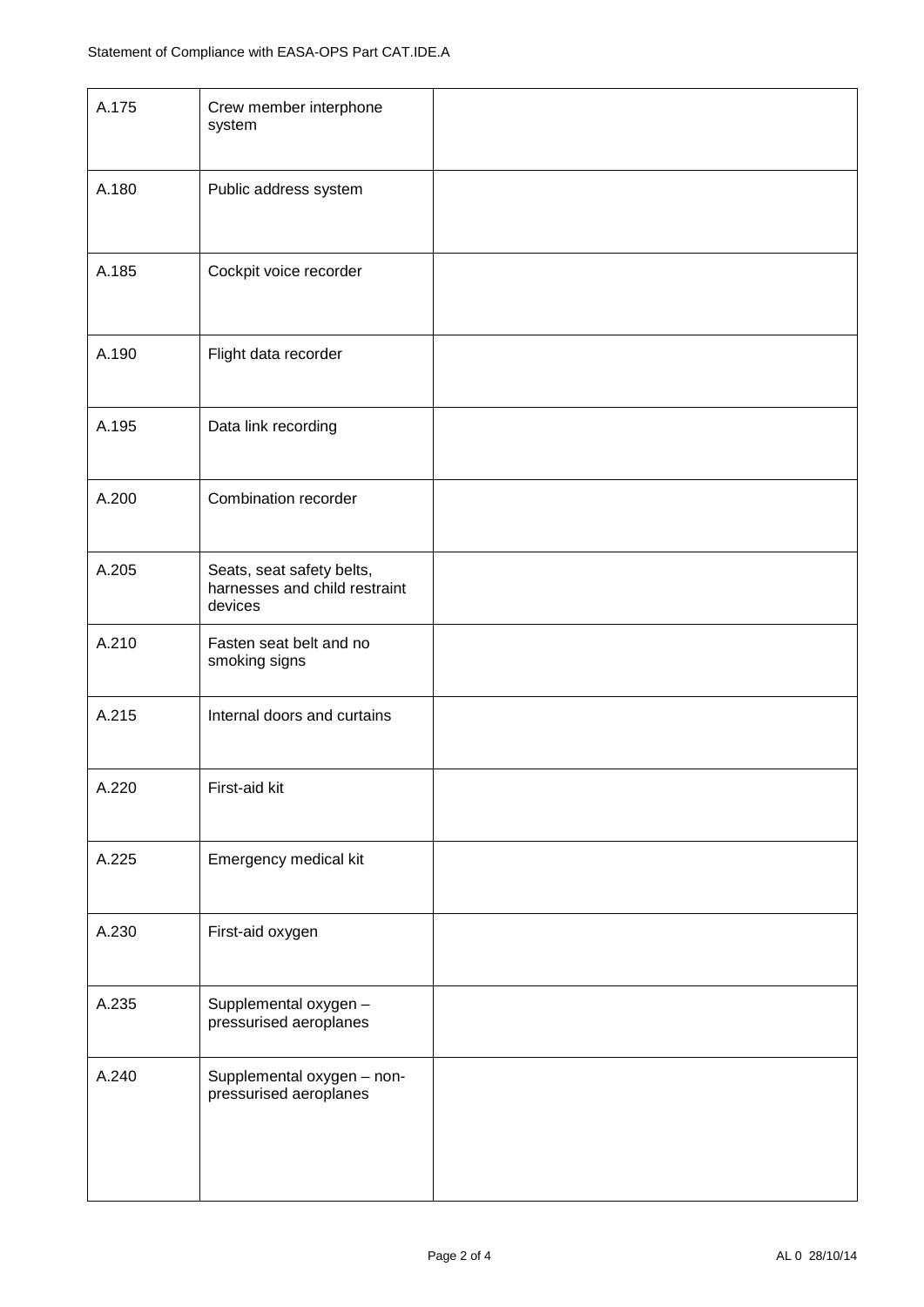| A.245 | Crew protective breathing<br>equipment                     |  |
|-------|------------------------------------------------------------|--|
| A.250 | Hand fire extinguishers                                    |  |
| A.255 | Crash axe and crowbar                                      |  |
| A.260 | Marking of break-in points                                 |  |
| A.265 | Means for emergency<br>evacuation                          |  |
| A.270 | Megaphones                                                 |  |
| A.275 | Emergency lighting and<br>marking                          |  |
| A.280 | Emergency locator transmitter<br>(ELT)                     |  |
| A.285 | Flight over water - life-jackets,<br>life-rafts, ELTs etc. |  |
| A.305 | Survival equipment                                         |  |
| A.325 | Headset                                                    |  |